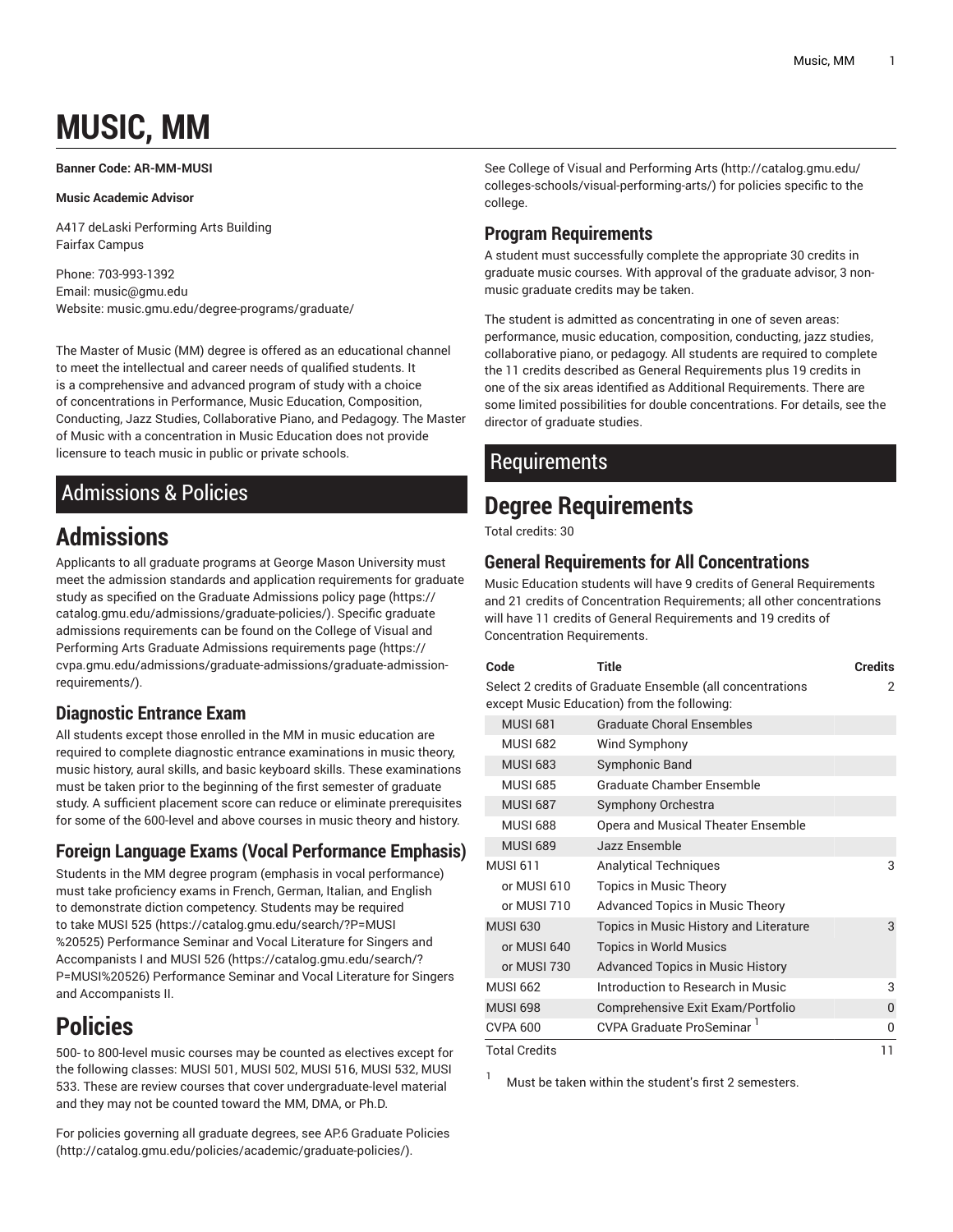#### **Concentration in Composition (CPO)**

| Code                           | Title                                   | <b>Credits</b> |
|--------------------------------|-----------------------------------------|----------------|
| Nine credits of                |                                         | 9              |
| <b>MUSI 728</b>                | Applied Music in Composition            |                |
| MUSI 613                       | Graduate Orchestration <sup>1</sup>     | 3              |
| Select one from the following: |                                         | 3              |
| <b>MUSI 630</b>                | Topics in Music History and Literature  |                |
| or MUSI 640                    | <b>Topics in World Musics</b>           |                |
| <b>MUSI 730</b>                | <b>Advanced Topics in Music History</b> |                |
| <b>MUSI 610</b>                | <b>Topics in Music Theory</b>           |                |
| <b>MUSI 710</b>                | Advanced Topics in Music Theory         |                |
| <b>MUSI 790</b>                | Graduate Recital                        |                |
| <b>Graduate Electives</b>      |                                         | 3              |
| <b>Total Credits</b>           |                                         | 19             |

1 Students may pass out of MUSI 613 Graduate Orchestration with a satisfactory score on the Graduate Orchestration Placement Exam. In this case, students will take an additional 3 credits of a theory or history elective chosen from: MUSI 610 Topics in Music Theory, MUSI 710 Advanced Topics in Music Theory, MUSI 630 Topics in Music History and Literature, or MUSI 730 Advanced Topics in Music History.

#### **Concentration in Conducting (CDC)**

The number of students accepted in the graduate conducting concentration is limited by the extent to which it is possible to provide students with practical experience.

| Code                                 | Title                                       | <b>Credits</b> |
|--------------------------------------|---------------------------------------------|----------------|
| Nine credits of                      |                                             | 9              |
| <b>MUSI 729</b>                      | Applied Music in Conducting                 |                |
| <b>MUSI 613</b>                      | <b>Graduate Orchestration</b>               | 3              |
| <b>MUSI 790</b>                      | <b>Graduate Recital</b>                     | 1              |
|                                      | Select 3 credits of graduate electives      |                |
| Select 3 credits from the following: |                                             | 3              |
| <b>MUSI 610</b>                      | <b>Topics in Music Theory</b>               |                |
|                                      | or MUSI 710 Advanced Topics in Music Theory |                |
| <b>MUSI 630</b>                      | Topics in Music History and Literature      |                |
| or MUSI 640                          | <b>Topics in World Musics</b>               |                |
| or MUSI 730                          | <b>Advanced Topics in Music History</b>     |                |
| <b>MUSI 712</b>                      | Composition for Conductors and              |                |
|                                      | Performers                                  |                |
| <b>Total Credits</b>                 |                                             | 19             |

### **Concentration in Jazz Studies (JAZZ)**

| Code            | Title                                                          | <b>Credits</b> |
|-----------------|----------------------------------------------------------------|----------------|
| <b>MUSI 615</b> | Advanced Jazz Improvisation                                    | 3              |
| <b>MUSI 650</b> | <b>Topics in Jazz Studies</b>                                  | 3              |
|                 | Select 9 credits of Graduate Applied Music from the following: | q              |
| <b>MUSI 721</b> | <b>Applied Music</b>                                           |                |
| <b>MUSI 722</b> | Applied Music in Keyboard                                      |                |
| <b>MUSI 723</b> | <b>Applied Music in Voice</b>                                  |                |
| <b>MUSI 724</b> | Applied Music in Woodwind                                      |                |
| <b>MUSI 725</b> | <b>Applied Music in Brass</b>                                  |                |
| <b>MUSI 726</b> | Applied Music in String                                        |                |

| <b>MUSI 727</b>      | Applied Music in Percussion            |     |
|----------------------|----------------------------------------|-----|
| <b>MUSI 790</b>      | <b>Graduate Recital</b>                |     |
|                      | Select 3 credits of graduate electives |     |
| <b>Total Credits</b> |                                        | 1 Q |

#### **Concentration in Music Education (MUE)**

| Code                                             | Title                                        | <b>Credits</b> |
|--------------------------------------------------|----------------------------------------------|----------------|
| Six credits of                                   |                                              | 6              |
| <b>MUSI 592</b>                                  | Topics in Music (or)                         |                |
| <b>MUSI 660</b>                                  | <b>Topics in Music Education</b>             |                |
| <b>MUSI 661</b>                                  | Psychology of Music Teaching and<br>Learning | 3              |
| <b>MUSI 663</b>                                  | Aesthetics of Music Education                | 3              |
| Select 9 credits of 500 - 800 level MUSI courses | $\mathsf{q}$                                 |                |
| <b>Total Credits</b>                             |                                              | 21             |

 $1$  Must be approved by advisor.

#### **Concentration in Performance (PFM)**

| Code                       | <b>Title</b>                                                    | <b>Credits</b> |
|----------------------------|-----------------------------------------------------------------|----------------|
|                            | Select 1 credit of Graduate Ensemble from the following:        |                |
| <b>MUSI 681</b>            | <b>Graduate Choral Ensembles</b>                                |                |
| <b>MUSI 682</b>            | Wind Symphony                                                   |                |
| <b>MUSI 683</b>            | Symphonic Band                                                  |                |
| <b>MUSI 685</b>            | Graduate Chamber Ensemble                                       |                |
| <b>MUSI 687</b>            | Symphony Orchestra                                              |                |
| <b>MUSI 688</b>            | Opera and Musical Theater Ensemble                              |                |
| <b>MUSI 689</b>            | Jazz Ensemble                                                   |                |
|                            | Select 8 credits of 500 - 800 level MUSI electives <sup>1</sup> | 8              |
|                            | Select 9 credits of Graduate Applied Music from the following:  | 9              |
| <b>MUSI 721</b>            | <b>Applied Music</b>                                            |                |
| <b>MUSI 722</b>            | Applied Music in Keyboard                                       |                |
| <b>MUSI 723</b>            | <b>Applied Music in Voice</b>                                   |                |
| <b>MUSI 724</b>            | Applied Music in Woodwind                                       |                |
| <b>MUSI 725</b>            | <b>Applied Music in Brass</b>                                   |                |
| <b>MUSI 726</b>            | <b>Applied Music in String</b>                                  |                |
| <b>MUSI 727</b>            | <b>Applied Music in Percussion</b>                              |                |
| <b>MUSI 790</b>            | <b>Graduate Recital</b>                                         | 1              |
| <b>Total Credits</b><br>19 |                                                                 |                |

1 Piano Performance requires 3 credits of MUSI 573 Accompanying and Musicianship III and 5 credits of 500 - 800 level MUSIC electives.

### **Concentration in Pedagogy (PDGY)**

| Code                                 | <b>Title</b>                                                                                           | <b>Credits</b> |
|--------------------------------------|--------------------------------------------------------------------------------------------------------|----------------|
| <b>MUSI 573</b>                      | Accompanying and Musicianship III<br>(piano pedagogy only; all other areas take<br>3 elective credits) | 3              |
| Select 3 credits from the following: |                                                                                                        | 3              |
| <b>MUSI 551</b>                      | Keyboard Pedagogy                                                                                      |                |
| <b>MUSI 552</b>                      | Vocal Pedagogy and Lab                                                                                 |                |
| <b>MUSI 553</b>                      | Instrumental Pedagogy and Literature                                                                   |                |
| Select 3 credits from the following: |                                                                                                        | 3              |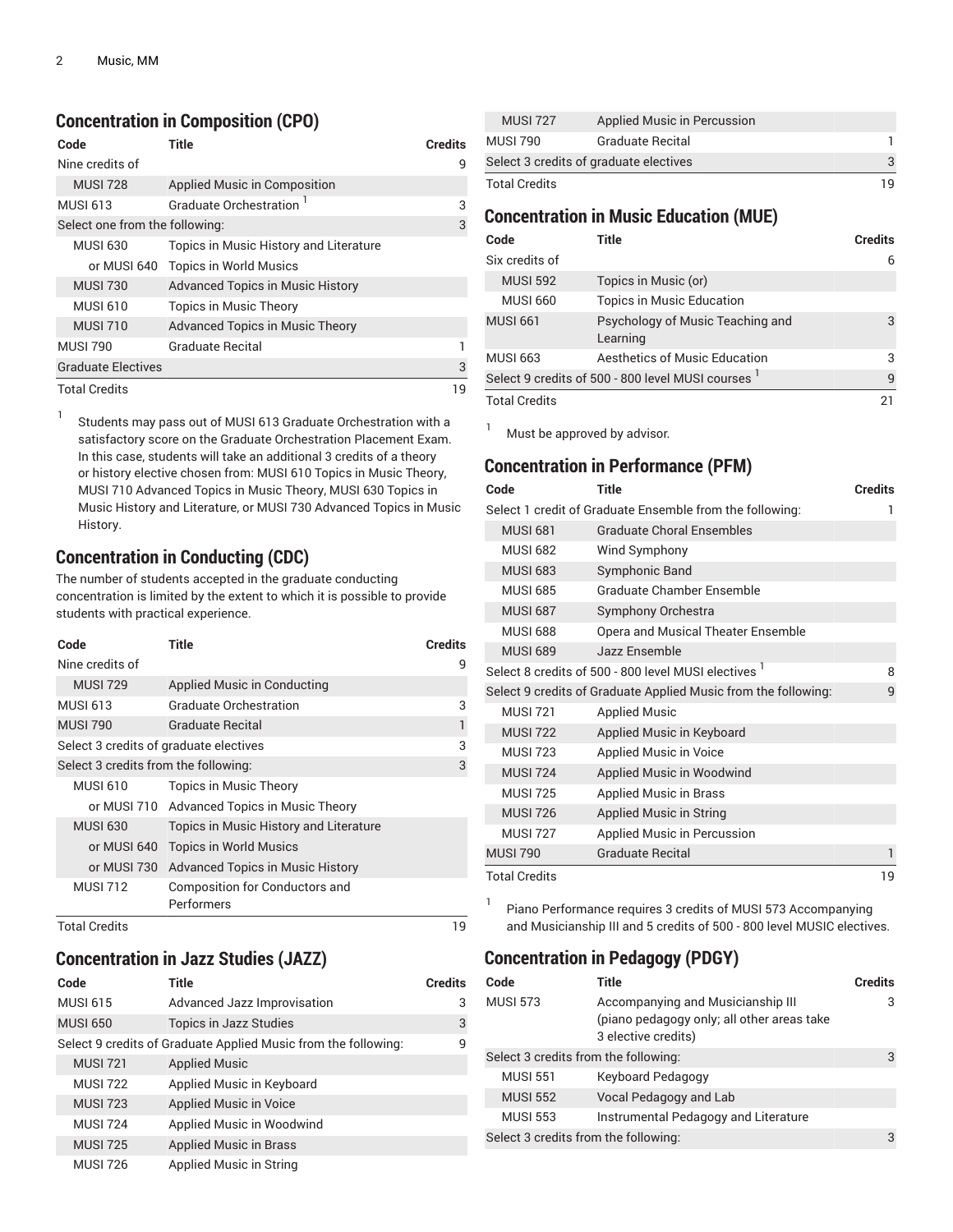|                      | <b>MUSI 651</b> | Keyboard Pedagogy II (piano pedagogy<br>only)            |                |
|----------------------|-----------------|----------------------------------------------------------|----------------|
|                      | <b>MUSI 652</b> | Vocal Pedagogy II (vocal pedagogy only)                  |                |
|                      | <b>MUSI 653</b> | Instrumental Pedagogy II (instrumental<br>pedagogy only) |                |
|                      | One credit of   |                                                          | 1              |
|                      | <b>MUSI 690</b> | Graduate Lecture Becital                                 |                |
|                      |                 | Select 6 credits from the following:                     | 6              |
|                      | <b>MUSI 721</b> | <b>Applied Music</b>                                     |                |
|                      | <b>MUSI 722</b> | Applied Music in Keyboard                                |                |
|                      | <b>MUSI 723</b> | Applied Music in Voice                                   |                |
|                      | <b>MUSI 724</b> | Applied Music in Woodwind                                |                |
|                      | <b>MUSI 725</b> | <b>Applied Music in Brass</b>                            |                |
|                      | <b>MUSI 726</b> | Applied Music in String                                  |                |
|                      | <b>MUSI 727</b> | Applied Music in Percussion                              |                |
|                      | <b>MUSI 695</b> | Teaching Internship                                      | $\overline{2}$ |
|                      | <b>MUSI 790</b> | Graduate Recital                                         | 1              |
| <b>Total Credits</b> |                 | 19                                                       |                |

#### **Concentration in Collaborative Piano (COLP)**

| Code                 | <b>Title</b>                                                                  | <b>Credits</b>          |
|----------------------|-------------------------------------------------------------------------------|-------------------------|
| <b>MUSI 573</b>      | Accompanying and Musicianship III                                             | 3                       |
| <b>MUSI 695</b>      | <b>Teaching Internship</b>                                                    | $\overline{2}$          |
| 8 credits of:        |                                                                               | 8                       |
| <b>MUSI 722</b>      | Applied Music in Keyboard                                                     |                         |
| 2 credits of:        |                                                                               | $\overline{2}$          |
| <b>MUSI 790</b>      | <b>Graduate Recital</b>                                                       |                         |
|                      | Select 4 credits of electives from the following:                             | $\overline{\mathbf{A}}$ |
| <b>MUSI 525</b>      | Performance Seminar and Vocal<br>Literature for Singers and Accompanists I    |                         |
| <b>MUSI 526</b>      | Performance Seminar and Vocal<br>Literature for Singers and Accompanists<br>Ш |                         |
| <b>MUSI 541</b>      | Diction for Singers I: Italian Diction and<br><b>English Diction</b>          |                         |
| <b>MUSI 542</b>      | Diction for Singers II: German Diction and<br><b>French Diction</b>           |                         |
| <b>MUSI 572</b>      | Techniques of Accompanying II                                                 |                         |
| <b>MUSI 610</b>      | <b>Topics in Music Theory</b>                                                 |                         |
| <b>MUSI 630</b>      | Topics in Music History and Literature                                        |                         |
| or MUSI 640          | <b>Topics in World Musics</b>                                                 |                         |
| <b>MUSI 685</b>      | Graduate Chamber Ensemble                                                     |                         |
| <b>MUSI 695</b>      | <b>Teaching Internship</b>                                                    |                         |
| <b>MUSI 710</b>      | <b>Advanced Topics in Music Theory</b>                                        |                         |
| <b>MUSI 730</b>      | <b>Advanced Topics in Music History</b>                                       |                         |
| <b>Total Credits</b> | 19                                                                            |                         |

### Accelerated Master's

# **Music, BM (Performance)/Music, Accelerated MM (Performance)**

#### **Overview**

Students in the [Music, BM \(http://catalog.gmu.edu/colleges-schools/](http://catalog.gmu.edu/colleges-schools/visual-performing-arts/music/music-bm/) [visual-performing-arts/music/music-bm/](http://catalog.gmu.edu/colleges-schools/visual-performing-arts/music/music-bm/)) (Performance concentration) have the option of obtaining an accelerated [Music, MM](#page-0-0) (Performance concentration).

For more detailed information, see AP.6.7 [Bachelor's/Accelerated](http://catalog.gmu.edu/policies/academic/graduate-policies/#ap-6-7) [Master's](http://catalog.gmu.edu/policies/academic/graduate-policies/#ap-6-7) Degrees [\(http://catalog.gmu.edu/policies/academic/graduate](http://catalog.gmu.edu/policies/academic/graduate-policies/#ap-6-7)[policies/#ap-6-7\)](http://catalog.gmu.edu/policies/academic/graduate-policies/#ap-6-7). For policies governing all graduate degrees, see [AP.6](http://catalog.gmu.edu/policies/academic/graduate-policies/) [Graduate](http://catalog.gmu.edu/policies/academic/graduate-policies/) Policies [\(http://catalog.gmu.edu/policies/academic/graduate](http://catalog.gmu.edu/policies/academic/graduate-policies/)[policies/](http://catalog.gmu.edu/policies/academic/graduate-policies/)).

#### **Admissions Requirements**

Applicants to accelerated master's programs must have completed at least 75 credits that apply to their undergraduate degree (with at least 24 credits at Mason) and no more than 100 credits. Applicants should submit the following:

- An Accelerated Master's Program Application, available from the College of Visual and Performing Arts (CVPA) Graduate Studies
- 1-2 page Goals Statement
- Two letters of recommendation
- In addition, all applicants must complete a live performance audition. Arrangements for an audition must be made in advance by contacting the School of Music before the scheduled audition date. Auditions are held approximately once per month. Audition dates and audition application forms are available through the School of Music website.

Interested students should contact the Senior Academic Advisor, School of Music, for more details about the application process.

### **Degree Requirements & Reserve Graduate Credit**

After admission and having earned 90 undergraduate credits, accelerated master's students complete 6 credits of graduate coursework in their field of study (with a 3.00 GPA or better in each course), specified by their undergraduate and graduate advisors. These credits will apply to the undergraduate degree and provide the student advanced standing in the MM Performance program. All graduate course prerequisites must be completed prior to enrollment. While still in undergraduate status, a maximum of 6 additional graduate credits may be taken as reserve graduate credit and applied to the master's program. Reserve graduate credits do not apply to the undergraduate degree.

To apply these credits to the master's degree, students should use the Bachelor's/Accelerated Master's Transition Form.

Students in the BM (Performance)/MM (Performance) accelerated degree program must fulfill all university requirements for the master's degree, including a minimum of 18 applicable graduate credits taken after the bachelor's degree has been completed and posted to the student's academic record. Successful completion of the accelerated MM will require one summer of coursework between years 4 and 5.

As graduate students, accelerated master's students have an advanced standing. They must meet all master's degree requirements except for the two courses (6 credits) they completed as undergraduates. The